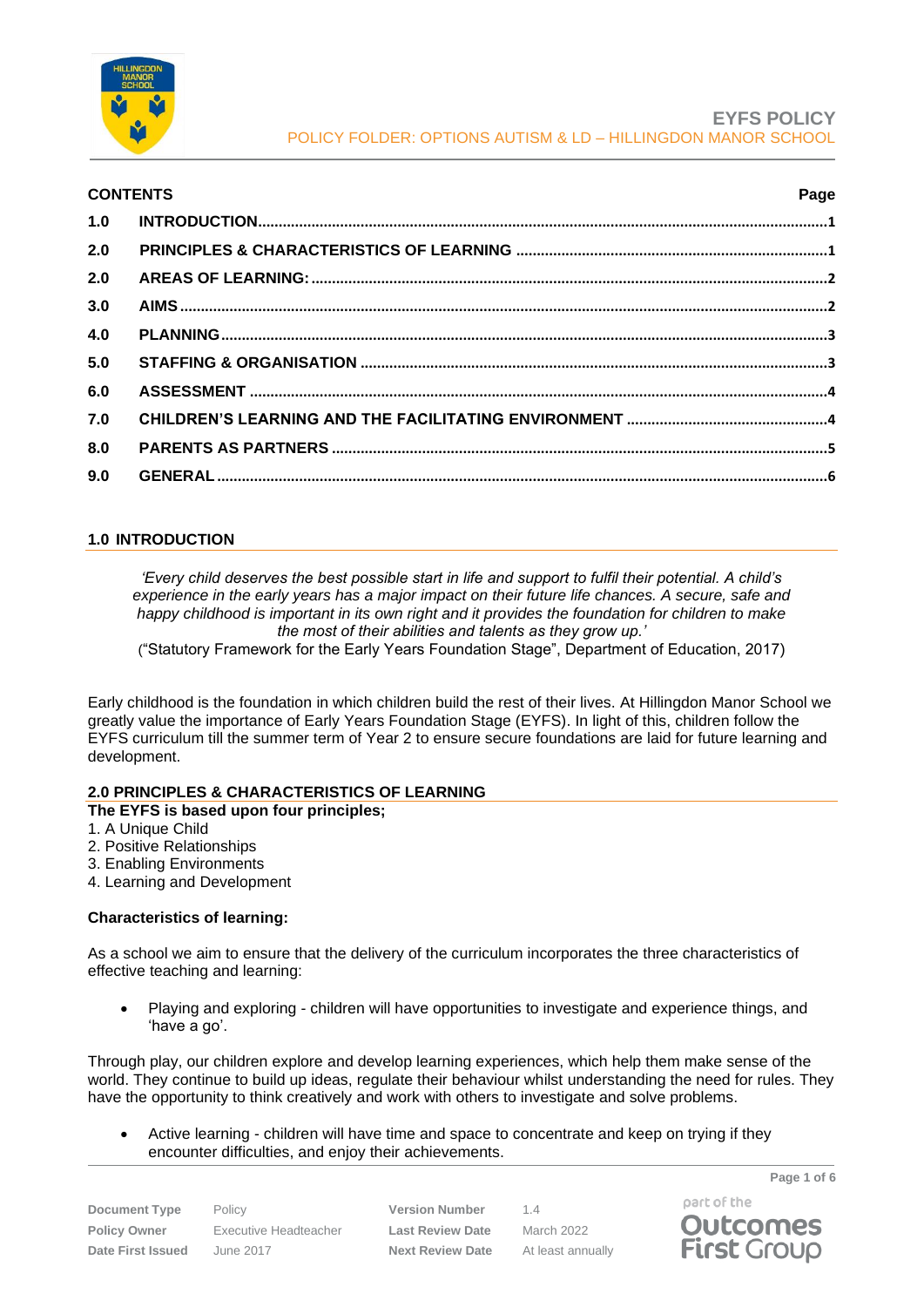

Active learning occurs when children are motivated and interested. Children learn to develop independence and control over their learning. As the children's confidence improves, they begin to make their own decisions. They are then able to take ownership over their own learning, developing a sense of satisfaction.

• Creating and thinking critically - we encourage and support children to have and develop their own ideas, make links between ideas, and develop strategies for doing things.

Children are given the opportunity to be creative through all areas of learning. Adults support children's thinking, encouraging them to question their learning and make connections to other area of interest. Here children are able to access resources and move around the classroom freely and purposefully, extending their own learning.

# <span id="page-1-0"></span>**2.0 AREAS OF LEARNING:**

The Early Years Foundation Stage is a curriculum from birth to five years old, we follow the strands set by this curriculum and concentrate the learning opportunities on the seven areas of learning (3 Prime and 4 Specific) which are;

### Prime:

- Communication and Language
- Personal Social Emotional Development
- Physical Development:

### Specific:

- Literacy
- Mathematics
- Understanding the World
- Expressive Arts and Design

None of these areas can be delivered in isolation from the others. They are equally important and depend on each other. All areas are delivered through a balance of adult led and child-initiated activities. Through play and practical experiences children learn about the world and their place in it. We set realistic yet challenging expectations that meet the needs of our children. We achieve this by planning to meet the needs of all children no matter their social or cultural background.

# **All children at Hillingdon Manor have a diagnosis of ASC**

### <span id="page-1-1"></span>**3.0 AIMS**

We aim to provide a broad and balanced curriculum which will enable each child to develop personally, socially, emotionally, spiritually, physically, creatively and intellectually to his/her full potential. Each child is valued as an individual and teaching and learning is based on the understanding that children develop at different rates.

We aim to:

- Provide a safe, challenging, stimulating, caring and sharing environment which is sensitive to the needs of the child, including children with additional needs.
- Provide a broad, balanced, relevant and creative curriculum that will set in place firm foundations for future learning and development in Key Stage 1 and beyond.

**Policy Owner** Executive Headteacher **Last Review Date** March 2022 **Date First Issued** June 2017 **Next Review Date** At least annually

**Document Type** Policy **Version Number** 1.4

**Page 2 of 6**



part of the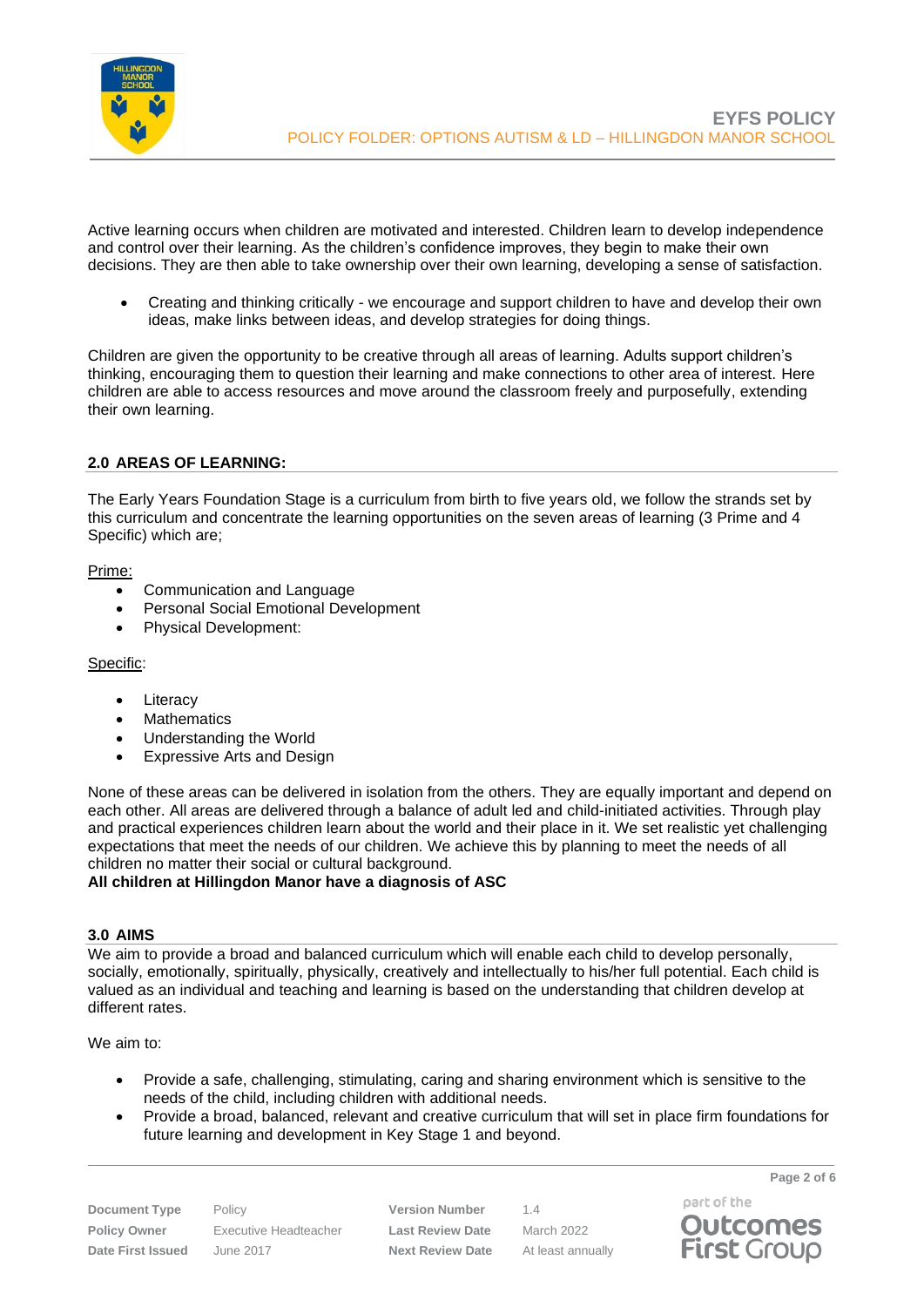

- Provide opportunities for children to learn through planned, purposeful play in all areas of learning and development.
- Use and value what each child can do, assessing their individual needs and helping each child to progress.
- Enable choice and decision-making, fostering independence and self-confidence.
- Work in partnership with parents/carers and value their contributions.
- Ensure that all children, irrespective of ethnicity, culture, religion, home language, family background, learning difficulties, disabilities, gender or ability, have the opportunity to experience a challenging and enjoyable programme of learning and development.

### <span id="page-2-0"></span>**4.0 PLANNING**

Good planning is the key to making children's learning effective, exciting, varied and progressive. Effective learning builds on and extends what children know and can do. Our planning shows how the principles of the EYFS will be put into practice and is always informed by observations we have made of the children, in order to understand and consider their current interests, development and learning. All practitioners who work in EYFS at Hillingdon Manor are involved in this process. There are three stages of planning the curriculum:

### **Long Term Planning**

We have created a framework, which gives structure and coherence to the curriculum. Topics are planned for each of the six half terms with broad learning objectives across the Early Years Foundation Stage.

### **Medium Term Planning**

Topic maps are written every half term around each topic theme. Clear targets are written around each EYFS area of learning which will be focused on throughout the half term. Each topic enables the children to focus on particular aspects of the curriculum in more detail. The plan also outlines potential community trips around each theme.

### **Weekly Planning**

Each topic is broken down into a weekly focus. The teacher then focuses on a set of activities in relation to EYFS targets across the curriculum. This is then reviewed each week to highlight any targets which need to be continued to the following week.

### **Daily Planning**

The teacher creates a daily plan according to the children's ability. Each child is given a specific target to work on within that lesson. Each key worker then writes an observation if the child meets the target. Their next step is then written into the next day's plan as for the following day's target. This is key to ensure sequential learning and key steps in their development are met.

### <span id="page-2-1"></span>**5.0 STAFFING & ORGANISATION**

We maintain an adult/pupil ratio of 1:2 or 1:1 depending on individual pupils needs. All staff members are given training in the early year's curriculum and the importance of play. During activity time the class takes a carousel approach where each adult takes an area to complete an activity, supporting the children's individual targets.

#### **Pastoral Key worker**

When entering the class each child is assigned a key worker. This adult assumes responsibility over the child's observation and learning journal, overseen by a teacher. The key worker maintains positive relationships with the child's parent/carers to maintain consistency between home and school. At the end of each day the key worker shares with the team areas of achievement over the child's development and areas that must be addressed. This information is useful for the teacher to incorporate into their planning.

**Policy Owner** Executive Headteacher **Last Review Date** March 2022 **Date First Issued** June 2017 **Next Review Date** At least annually

**Document Type** Policy **Version Number** 1.4

part of the

**Page 3 of 6**

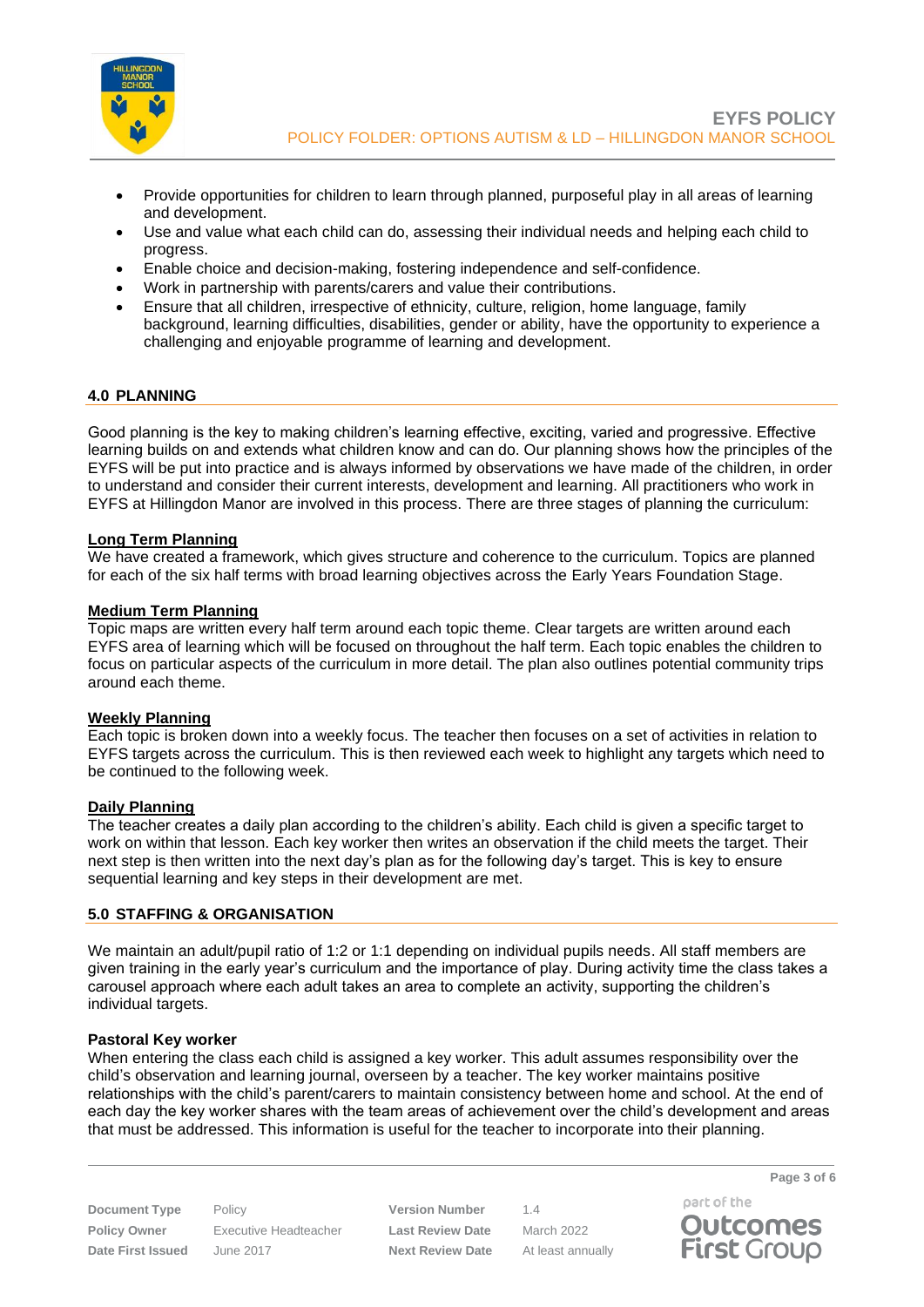

# <span id="page-3-0"></span>**6.0 ASSESSMENT**

### **Assessment, recording and monitoring**

At Hillingdon Manor we undertake assessment for learning. We analyse and review what we know about each child's development and learning, and then make informed decisions about the child's progress. This enables us to plan the next steps to meet their development and learning needs. All practitioners who interact with the child contribute to the assessment process.

### **Formative assessment**

This type of assessment informs everyday planning and is based on on-going observational assessment of each child's achievements, interests and learning styles. Formative assessments take the form of observations with photographs, or annotated examples of the child's own work. This is then placed into the child's learning journal, where we can see clear progress over the year.

#### **Summative assessment**

Within Hillingdon Manor school we assess the children against Development Matters curriculum guidance, 2020. Development Matters makes statements about the child's achievements against 3 age brackets; birth to 3 years, 4 and 5- year olds and reception age. Within the first month of entering the school the child's class team complete a baseline assessment using Development Matters. This is then reviewed every half term to highlight the child's development throughout the year.

Once each child completes the EYFS, during spring term 2, the staff members involved will review if the child is near to reaching some of the Early Learning Goals (ELG). If the child does meet this criterion the staff members will create an EYFS Profile for the child. This will be a summary of the child's attainment against the ELG, this will be assessed by the following principles:

-Emerging- the child's learning is developing in an area but is not yet reached the ELG consistently

-Expected- the child's learning is meeting the ELG

-Exceeding- the child's learning is exceeding the ELG

Completing the EYFS Profile is a clear attainment indicator for their current EYFS and the following KS2 teacher. The teachers will discuss the appropriate curriculum for the child to transition to after reviewing this information. It will also highlight areas of improvement for the individual and areas of attainment.

### <span id="page-3-1"></span>**7.0 COVID- 19**

During the most recent national coronavirus (COVID-19) restrictions vulnerable children and children of critical workers were the only children that were able to attend schools. As all of our children have EHC Plans they are classed as vulnerable and so may attend the school. However, at times children may be learning from home whether that be due to parental choice or the school taking decisions to restrict numbers in the building in light of high positive rates of COVID- 19. During this time the school will do its 'best endeavours' to continue to collect relevant information to complete our summative assessments and EYFS Profiles. This will be carried out by first sending clear lesson plans home to parents to carry out appropriate related work.

Feedback will then be gathered by:

-Zoom/Microsoft Teams meetings/ simple lessons

-Written feedback from parents

-Physical/ Digital work sent back to the staff members

-Videos/pictures of carried out work/ wow moments sent from parents

Teachers will continue to support parents as much as possible during this time, adapting their lesson plans to ensure the learning is proactive and appropriate for the child within their own home.

**Document Type** Policy **Version Number** 1.4 **Policy Owner** Executive Headteacher **Last Review Date** March 2022 **Date First Issued** June 2017 **Next Review Date** At least annually

part of the **Outcomes First Group** 

**Page 4 of 6**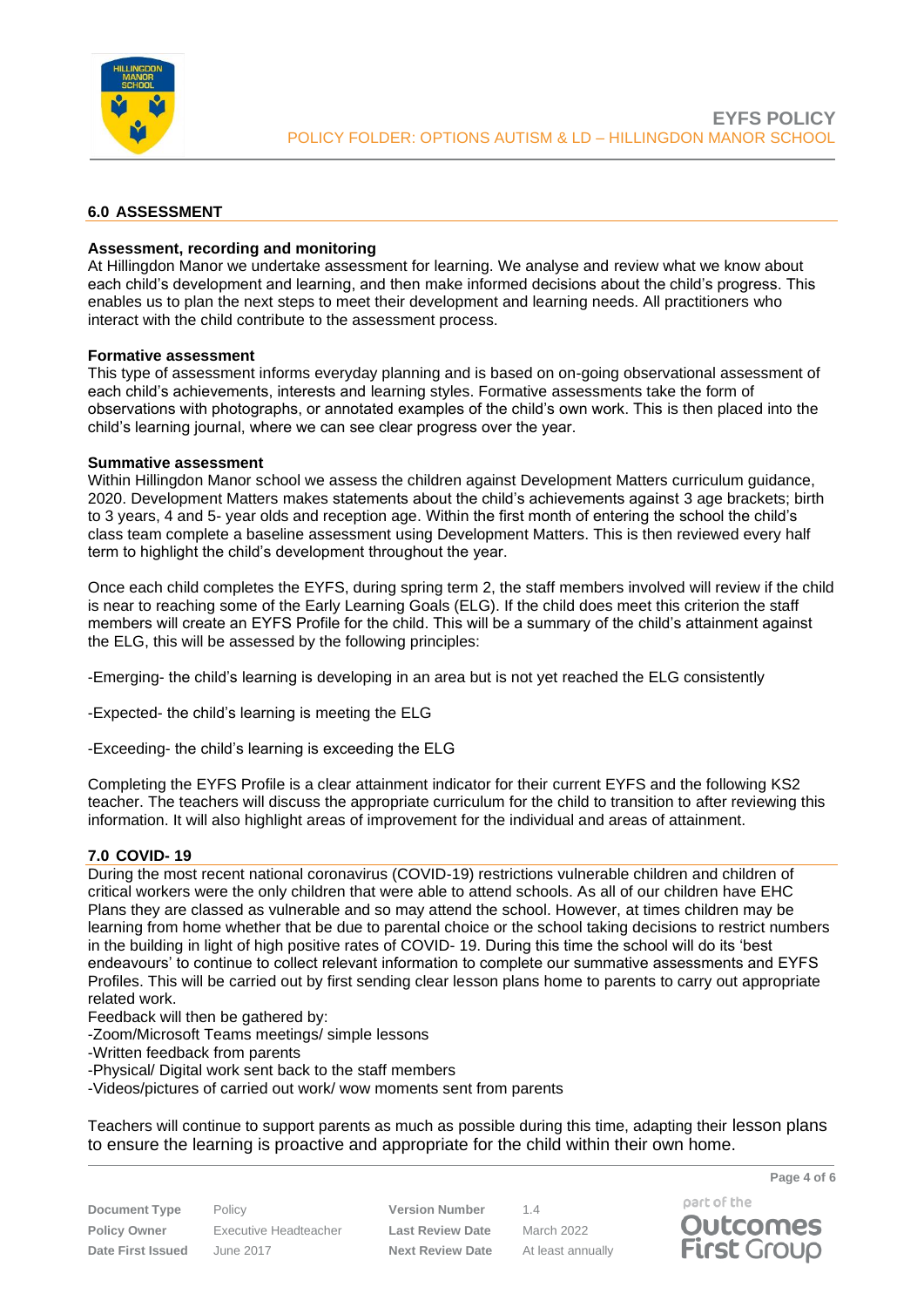

# **8.0 CHILDREN'S LEARNING AND THE FACILITATING ENVIRONMENT**

### **Learning through play**

*"Children's play reflects their wide ranging and varied interests and preoccupations. In their play children learn at their highest level. Play with peers is important for children's development."* Statutory Framework for the Early Years Foundation Stage (Setting the standards for learning, development and care for children from birth to five), Department for Education, 2012

At Hillingdon Manor we do not make a distinction between work and play. We support children's learning through planned play activities, and decide when child-initiated or adult-led play activities would provide the most effective learning opportunities. We believe that it is important for adults to support children's learning through play, by getting involved in the play themselves.

### **Facilitating environment**

We aim to create an attractive, welcoming and stimulating learning environment which will encourage children to explore, investigate and learn through first-hand experience. We also aim to make it a place where children feel secure and confident, and are challenged to develop their independence. Activities are planned for both the inside and outside; children have the freedom to move between the indoor and outdoor classroom throughout the school day. Free flow is a structured play time in the outside environment incorporated into the children's timetable. Children are able to generalise what they have learnt with the support from adults.

The classroom learning environment is divided into a variety of different areas: role play, book corner, small world area, construction area and mark making or sensory area. These areas are carefully arranged to encourage quiet areas and more active areas within the learning environment. Children are encouraged to become independent learners and to take some responsibility for initiating their own lines of enquiry and investigation.

# <span id="page-4-0"></span>**9.0 PARENTS AS PARTNERS**

### **Home/School Links**

At Hillingdon Manor School we recognise that parents/carers are children's first and most enduring educators and we value being partners with them in their child's education. Working together ensures a positive impact on the child's development. In order to ensure a successful partnership, we have developed a two-way flow of information, knowledge and expertise. We aim to develop this by:

- Talking to parents/carers before their child starts school at our open afternoons and initial contact meetings
- Arranging, where possible, visits by the teacher to all children in their home setting or childcare provision prior to their starting school.
- Providing a handbook of information about commencing EYFS at Hillingdon Manor School
- Outlining the school's expectations in the Home-School agreement.
- Operating an open-door policy for parents/carers with any queries or concerns. Conversely, if Foundation staff have concerns about the progress of a child, they will immediately approach parents and carers to discuss them.
- Providing a baseline assessment of the children in relation to the child's EYFS, outlining the child's area of need
- Written contact through the home-school diary, school newsletters and weekly phone calls home
- Sending home 'Proud Clouds' or 'Magical Me' slips designed to enable parents to record outstanding achievements.
- Parents will be introduced to their child's key worker, they will have meetings with them once a term and will have the chance to review strategies put into place in class.
- Offering three parent/teacher consultation meetings per year at which their child's progress is

**Document Type** Policy **Version Number** 1.4

**Policy Owner** Executive Headteacher **Last Review Date** March 2022 **Date First Issued** June 2017 **Next Review Date** At least annually

part of the **Outcomes First Group** 

**Page 5 of 6**